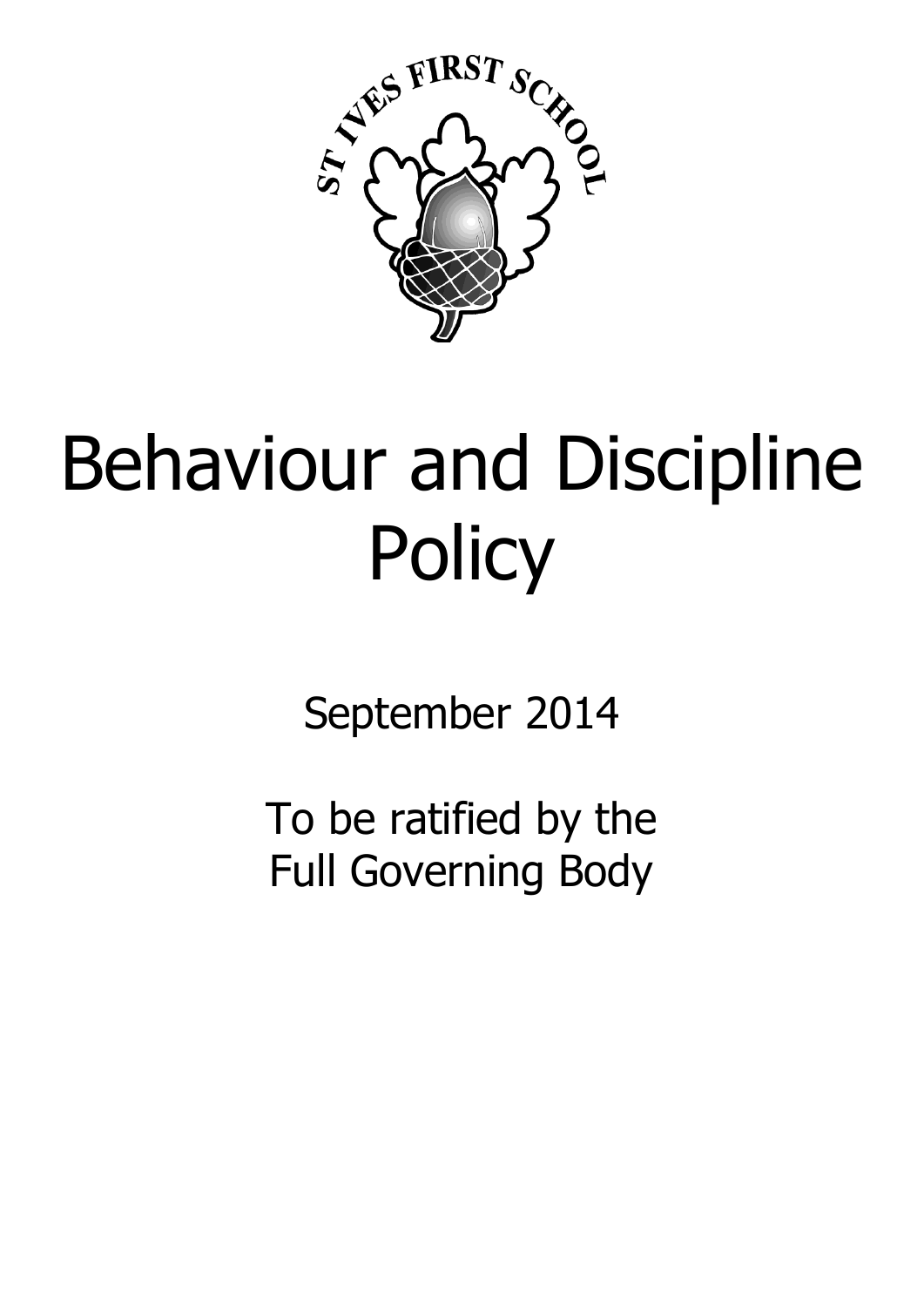This Behaviour Policy, Autumn Term 2014, pays due regard to the DFE Guidance – Behaviour and Discipline in Schools – February 2014. This policy should also be read in conjunction with the 'Anti-Bullying' Policy and 'Use of Reasonable Force' Policy.

At St Ives First School we expect and encourage good behaviour and self-discipline from all pupils in order to achieve an environment which enables emotional development, effective learning, high standards and the smooth functioning of the school as an orderly community. We acknowledge our legal duties under the Equality Act 2010, in respect of Safeguarding, and in respect of pupils with Special Educational Needs.

# **Aims of the policy**

• To develop a moral framework within which children can mature emotionally and in which sound relationships can flourish.

• To enable children to develop a sense of self-worth, respect and tolerance for others.

• To produce an environment in which children feel safe, secure and respected.

# **Objectives**

For children to show: -

- Self confidence
- Self control

• Respect, courtesy and tolerance towards teachers, other staff and towards each other

- Pride in their achievements
- Interest in their activities
- Empathy with others feelings
- Respect for their environment and community

Teachers and all staff are expected to be good at managing and improving children's behaviour.

It is expected that parents and carers will support the school in encouraging their children to show respect and support the school's authority when disciplining its pupils.

A whole school approach of positive reinforcement is taken to the management of behaviour and it is essential that this is followed consistently. In this way we can create a secure climate of mutual respect where children are aware of expectations and receive positive guidance whilst learning to play a responsible role both within the school and wider community.

A variety of methods are used to encourage and support pupils to behave appropriately:

- PSHE/Assemblies
- School Council
- Code of Conduct
- Sanctions
- Rewards
- Areas of Responsibility/good role models
- Mutual respect expected of all adults and children
- Anti-Bullying policy
- Individual support as needed e.g. through School Counsellor
- A range of visitors into school and a variety of visits offsite

# **School Council.**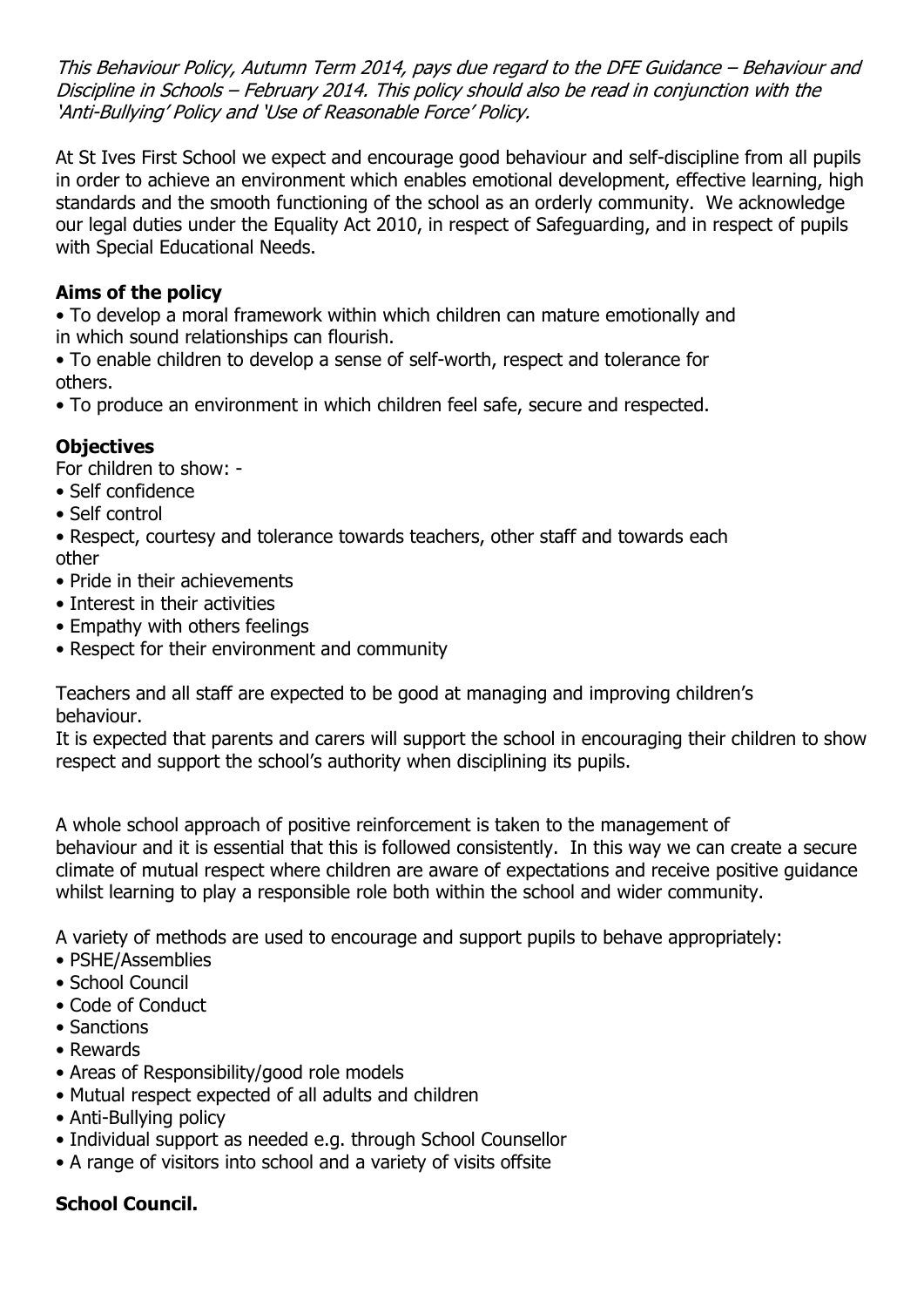The purpose of the School Council is to encourage mutual respect between members of the school community, to help develop strong values and attitudes and to enable all pupils to feel that their views and opinions are important within the context of the whole school.

Each year group elects one boy and one girl to represent them on the council. The communication from each year group, via their representative, leads to discussions which reflect group feelings and opinions. Meetings are held regularly and the School Council are responsible for making decisions about certain aspects of school life which affect all pupils.

## **Anti-Bullying Week (November)**

St Ives First School takes part in the national anti-bullying week. This is done through assemblies, PSHE lessons and discussions/debates in classrooms.

## **Class Charters**

Each year group develops a Class Charter which is on display in the classroom to remind all children of the expectations of behaviour within school.

# **When Things Go Right:**

#### **Rewards**

Rewards are used throughout the school. They range from awards to the whole class, to groups, to individuals and are given by all adults in the school.

## **Achiever Of The Week Award**

Children from each year group [R– 4] are chosen by the Head Teacher or their class teachers to receive a certificate of achievement in the whole school achievers assembly. This may relate to work, attitude, behaviour etc. Each of the winners is presented with a Head Teachers Award certificate, a trophy badge and a visit to 'Time for Tea' with the Headteacher.

#### **House Points**

From Reception onwards, each pupil at Oakhurst First School becomes a member of a House. They are Waddell, Milne, Aesop and Dahl. Children can be given house points for a variety of reasons such as good work, kindness, listening carefully, tidying without having to be asked etc. The house points are totalled and the house with the most points is announced and congratulated.

#### **Class Rewards**

Each year group uses a wide range of rewards. Teachers discuss with children what the rewards will be within the class and how children can achieve them. The rewards may alter and be adapted due to the needs and maturity of a particular cohort.

#### **Areas of Responsibility**

Pupils throughout the school are offered opportunities to take responsibility, to show initiative and to extend their social and cultural experiences. These roles include:- Classroom monitors School Council Representatives Fruit Monitors Library Helpers Light Monitors

#### **Mutual Respect**

At St Ives First School we believe that in order to implement a policy of behaviour management effectively, it is essential that there is an ethos of mutual respect. Everyone has the right to their own opinion and to express that opinion but consideration must be given to how and when that opinion is expressed to show sensitivity and regard for others. Children need to be encouraged to do this by being reminded and prompted, by discussion in circle time, by role play and by good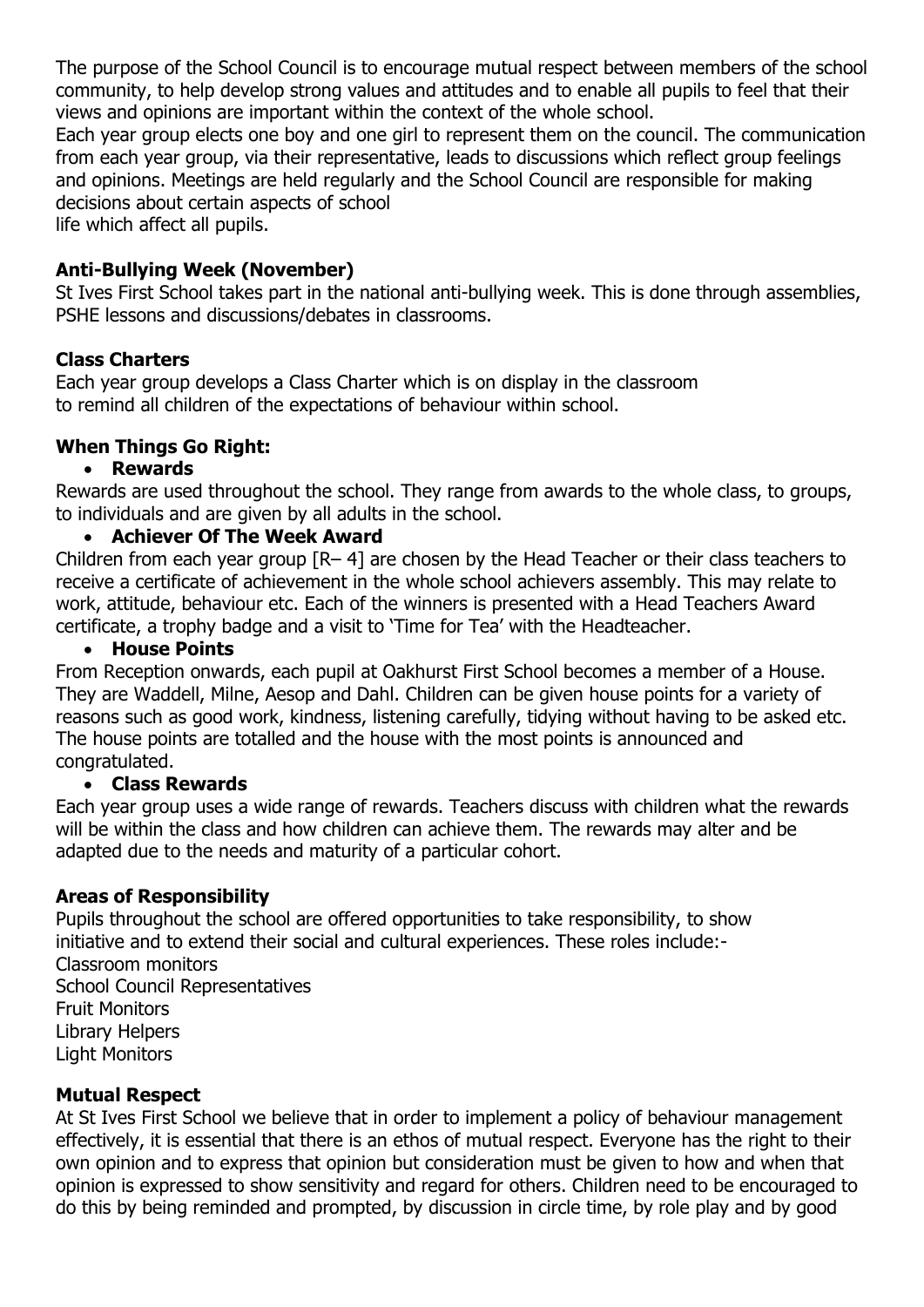role modelling. Respect needs to be apparent between adults, between children and adults and between children. In this way every member of the school is valued and feels valued.

# **Implementation**

**1. Parents** - At the start of school, parents are asked to sign a home-school agreement that outlines the responsibilities of the parent and school with

regards to behaviour and attendance. Parents have a clear role in making sure that their child attends school and is well behaved at school.

**2. Staff -** Treat all children equally, irrespective of gender, sexuality, race, religion or disability. • Be alert to signs of bulling and racial harassment and deal firmly with it in line

with school policy.

- Model the type of behaviour felt to be acceptable.
- Play an active part in building a sense of community.
- Deal sensitively with children in distress.
- Support each other in maintaining good classroom management and be sensitive to each other's needs.
- apply the agreed standards of behaviour consistently.

# **3. Children**

• Should treat others as they would like to be treated, i.e. with tolerance and respect for others views and rights.

• Should accept responsibility for their own choices and actions.

• Should dress appropriately in the agreed school uniform. The wearing of jewellery should also be in line with school policy.

• Respond appropriately and immediately to any reasonable request or instruction made to them by any adult in school.

• Complete all assigned work within an agreed timescale.

# **When Things Go Wrong:**

Employed Staff Powers to Discipline Pupils - Teachers (and all paid employees), have the statutory authority to discipline pupils whose behaviour is unacceptable, who break school rules or who fail to follow a reasonable instruction (Section 90 and 91 of the Education and Inspection Act 2006).

• The power applies to all paid staff with responsibility for pupils, e.g. including Teaching Assistants

• Staff can discipline pupils at any time that the pupil is in school or offsite e.g., visits and residential visits.

• Staff can also discipline pupils when a pupil's misbehaviour occurs off school premises.

• Staff can confiscate pupils' property.

Staff have the power to impose a detention; during the school day e.g. lunchtimes and playtimes (allowing for reasonable access for the child to be able to eat, drink and use the toilet), or preventing a child from taking part in an activity afterschool e.g. representing the school, or whilst on a residential visit.

# **Unacceptable behaviour includes**

(Please note that the following list is not exhaustive. Behaviour considered 'unacceptable' may be determined by the Governing Body where the Head Teacher feels it necessary to bring to their attention any behaviour that does not fit into an already listed category)

- Disobedience to a reasonable instruction.
- Non-completion of school work that could be reasonably expected.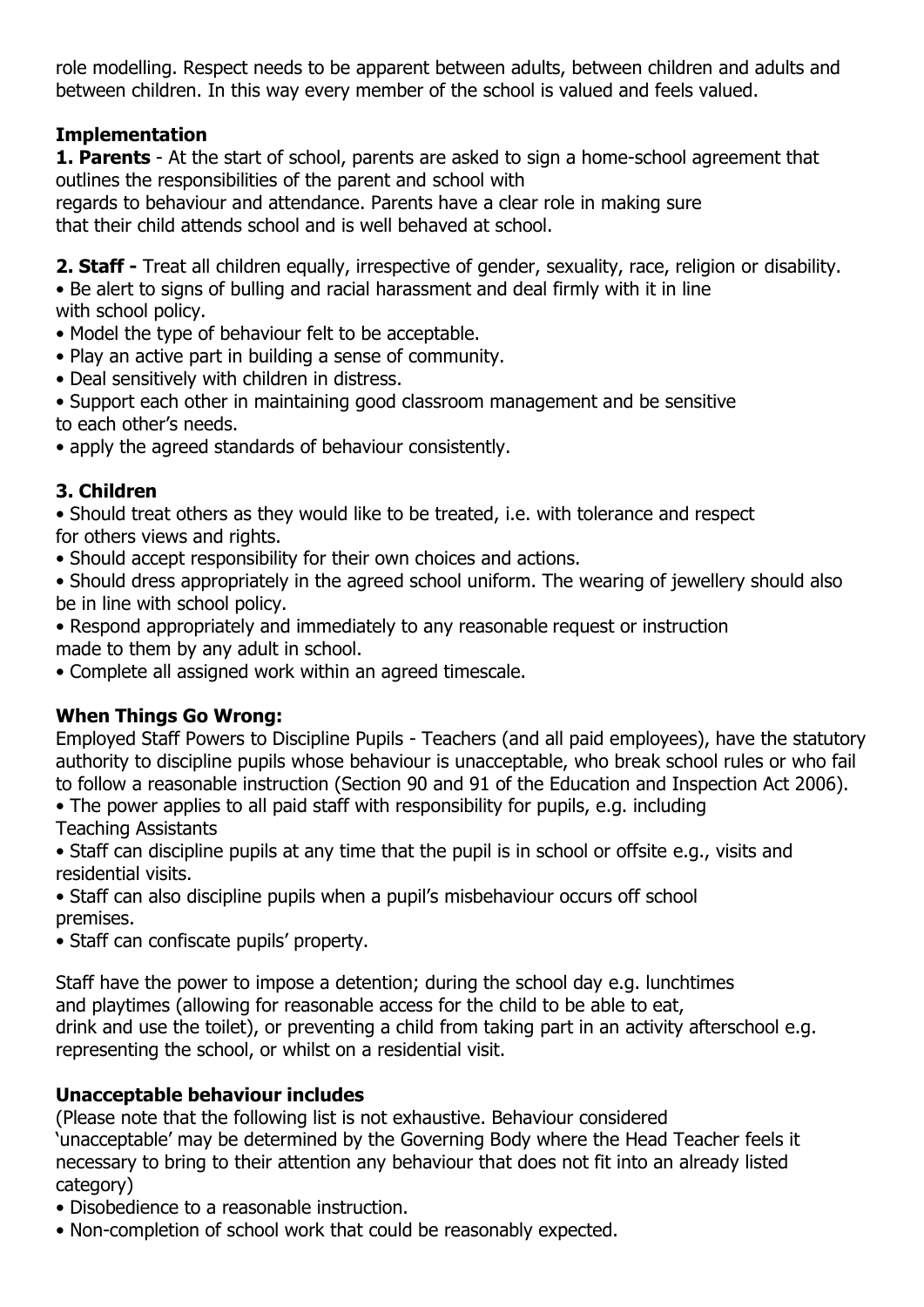- Inappropriate dress [e.g. trainers]
- Biting, spitting, hitting and kicking.
- Foul language and swearing.
- Making unkind remarks, racist or derogatory comments e.g. use of the word 'gay'
- Damaging property, including defacing property e.g. graffiti
- Answering back, rudeness or aggression to adults.
- Stealing, including hiding another person's property
- Carrying knives, drugs, alcohol or any offensive weapon into school
- Truancy.
- Fighting or encouraging others to fight
- Forming gangs for the purpose of intimidating others
- Bullying
- Putting themselves, other children or adults at risk.
- Moving around school in a way that falls below expected standards of general behaviour, e.g. running, shouting, pushing.

#### **Sanctions/Punishments**

Teachers, Support Staff and other paid staff of the school, have the power to discipline pupils whose behaviour is unacceptable, who break the school rules or who fail to follow a reasonable instruction. Their power to discipline pupils applies to behaviour both in school, and out (in certain circumstances – e.g. bringing the school's reputation into disrepute or incidents of bullying or harassment that affect children in school.) The Head teacher should consider whether a child's behaviour gives cause to suspect that the child may be suffering, or is likely to suffer significant harm. Where this may be the case, staff should be directed to follow the school's safeguarding procedure. Schools should also consider whether continuing disruptive behaviour, might be as the result of unmet educational or other needs, and whether a CAF would be suitable.

Pupil's Conduct Outside the School Gates - Staff have the power to discipline pupils for misbehaving outside the school gates, "to such an extent as is reasonable." This includes behaviour witnessed by a member of staff or reported to the school by another person. This could include misbehaviour when:-

• Taking part in school organised activities, e.g. offsite visits, residential visits, when representing the school

• Travelling to and from school,

• Or any misbehaviour at any time that could have repercussions for the orderly running of the school, poses a threat to another pupil or member of the public, could adversely affect the reputation of the school (including misbehaviour online). In all cases, the child will be disciplined when they are on school premises or when the pupil is under the lawful control of a member of staff (offsite visits and residential visits). When children's behaviour falls below an acceptable standard, a range of sanctions maybe used.

The punishment used must be reasonable (it is the decision of the Head teacher or Governing Body what is considered reasonable) and must not breach any other legislation (disability, SEN, human rights, race and other equality acts).

A firm reprimand from a member of staff is expected to be sufficient to correct most misbehaviour. However, if this fails, then the following procedures may be adopted:

- Time out
- Completing or repeating work until it meets the expected standard.
- Loss of privileges
- Loss of free / play time/ Goldentime
- During play time a pupil may be taken indoors for a five minute cooling off period.
- Tidying an area disrupted by the child (age appropriate)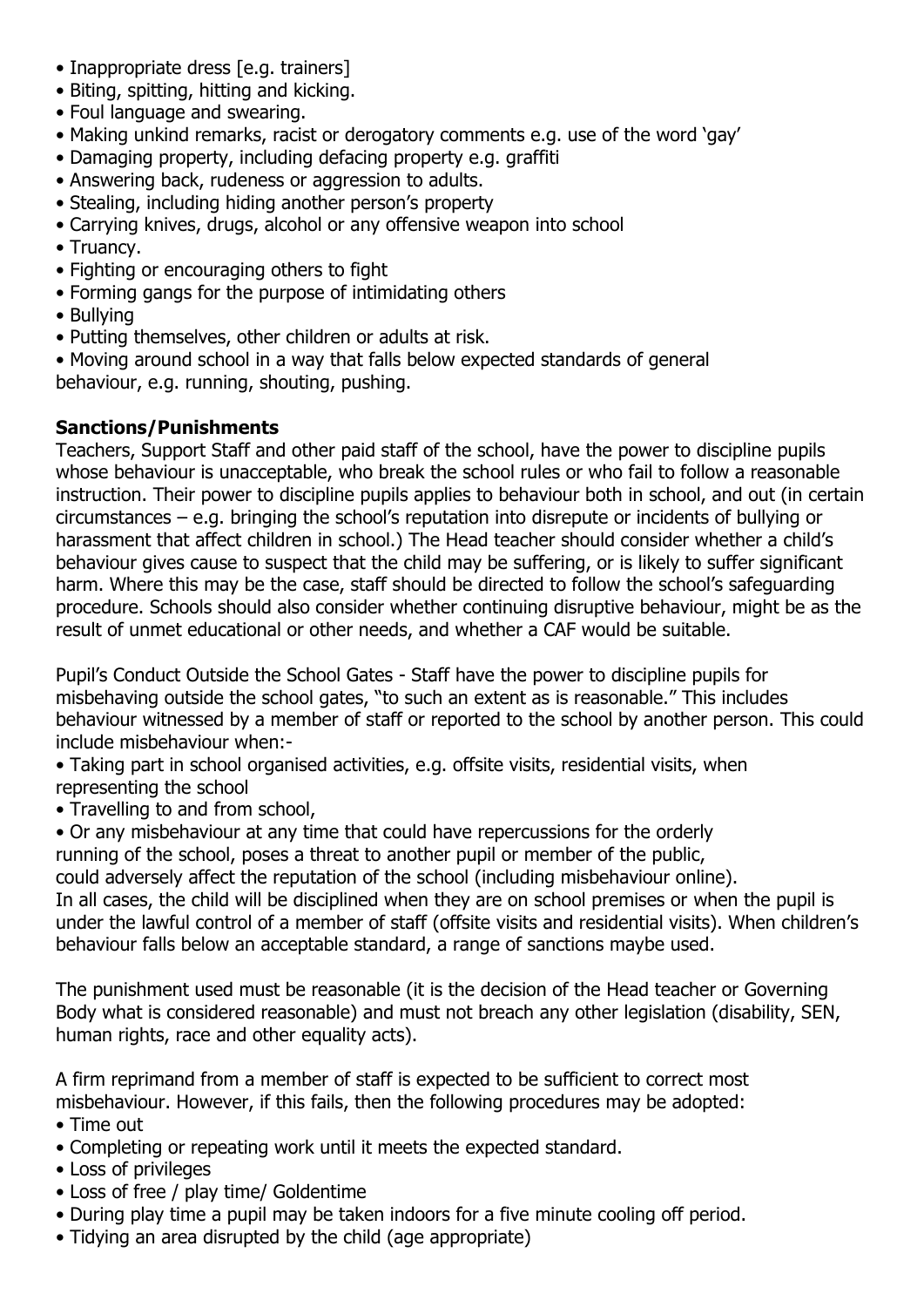### **If the above sanctions do not lead to a modification of behaviour the following actions may be considered.**

• Exclusion from a favoured activity. [short term used occasionally, including on residential visits]

- Exclusion from the right to represent the school.
- The establishment of a behaviour record/log or home school report book.
- A verbal disciplining from a senior member of staff.
- A requirement for a written apology

• Red cards with a letter/telephone call to a parent from the class teacher, Head Teacher or Deputy.

• A meeting with parents.

• Other sanctions following discussion between parents, class teacher and Head Teacher.

• Referral to School Counsellor or ELSA.

• Exclusion from school [LA guidelines to be followed for either temporary or fixed term, or permanent exclusions]

This school will not use detentions imposed outside the normal school hours as a sanction or punishment.

# **Use of Reasonable Force**

All members of school staff have a legal power to use reasonable force to prevent pupils:

- Committing an offence
- Injuring themselves or others
- Damaging property
- Disturbing good order, discipline and learning in the classroom, e.g. failure to leave the classroom when requested to do so.

Force is never used as a punishment, but is used to bring pupils under control or to restrain them. Reasonable adjustments will be made for those children with a disability and/or Special Educational Needs.

# **Confiscation of Inappropriate Items:**

The general power to discipline, enables a member of staff to confiscate, retain or dispose of a pupils' property as a punishment, so long as it is reasonable in the circumstances. The law protects staff from liability of damage to, or loss of confiscated items, provided they acted lawfully). Once an item is confiscated, the member of staff must make an effort to keep the property safe. The confiscated item must then be returned to the child's parent, at which time, the member of staff will explain to the parent why the property was confiscated. Staff also have the power to search without consent for prohibited items, including;

- Knives, weapons
- Stolen items
- Cigarettes, lighters, matches (including lighter fuel and propellants)
- Drugs, alcohol
- Fireworks
- Pornographic material

• Any article that could be used to commit an offence, damage property or cause

injury to self or another person

• Any item banned by the school rules (e.g. mobile phones)

Where appropriate, items may be handed to the police. The Head Teacher will decide whether it is appropriate to involve other outside agencies e.g. Social Care Team.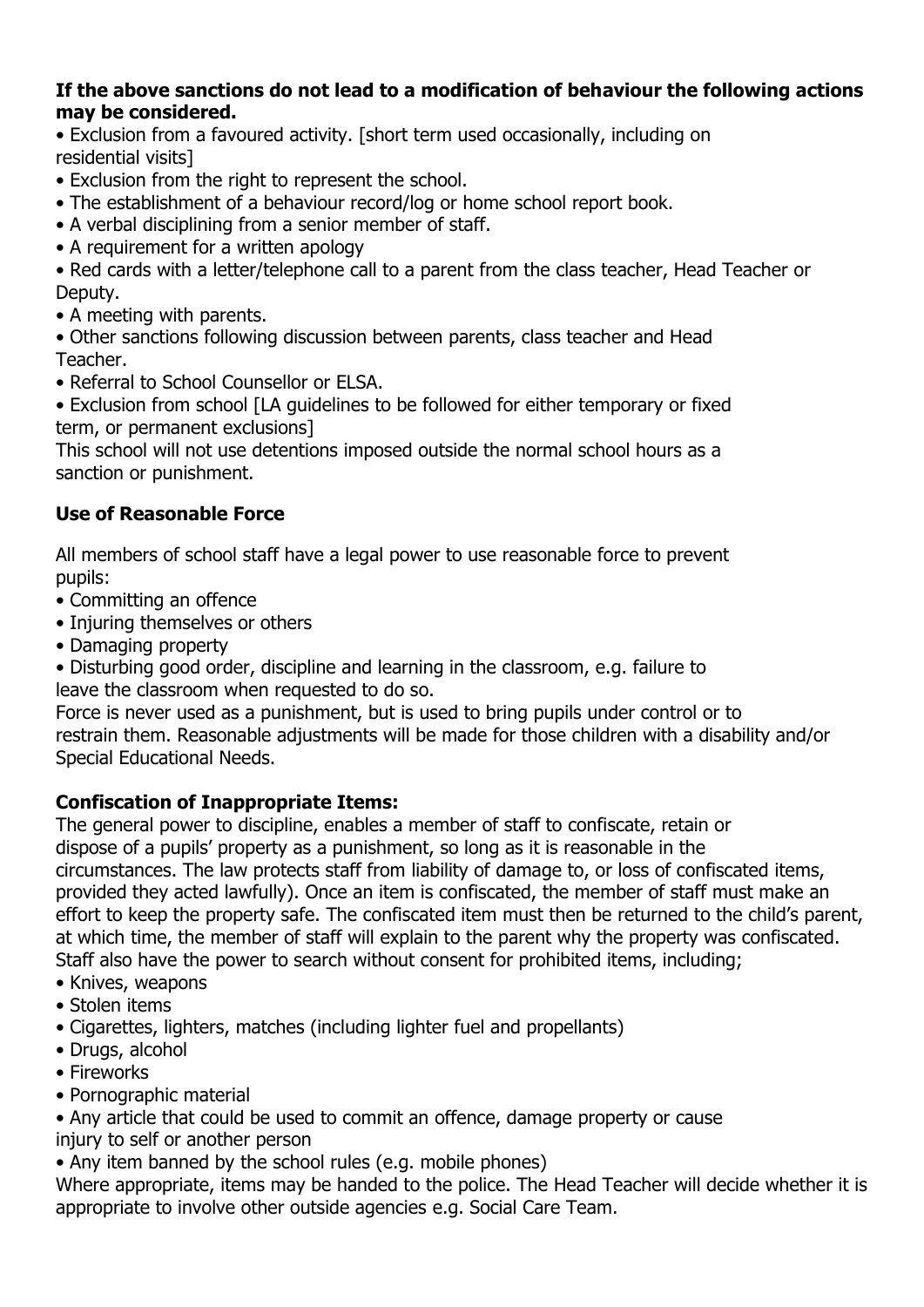# **Racist or Homophobic remarks:**

Any words or actions that cause offence to another person and are considered racist or homophobic by the offended person will be deemed as a racist or homophobic remark. In this case;

• The pupil will be reprimanded, the Head Teacher is informed and a record of the incident is kept.

• The LA, governors and parents are informed.

• In persistent cases, parents may be asked to discuss the matter with the Head Teacher and a referral made to police in line with the school Equality Policy.

# **Allegations of Abuse Against Staff/ Malicious Accusations Against Staff**

All allegations of abuse will be taken seriously; the Chair of the Governing Body will be informed and the allegation will be fully investigated as soon as possible in a fair and consistent way that provides effective protection for the child and supports the person who is the subject of the allegation. The suspension of the member of staff involved must not be used as an automatic response when the allegation has been reported. The school and Local Authority disciplinary measures will be followed where the allegation is found by the Governing Body to be true. Where the allegation made by a child or parents is found to be false, the Chair of the Governing Body will:

• Write to the parent/parent of child to explain the outcome of the investigation and to make clear the seriousness of the false allegation. The parent will be informed that the incident will be formally recorded and subject to data protection and that it may be shared with other appropriate parties.

• Meet with the parent/ parent and child to discuss the matter and possible consequences; in the case of a child, the parent will be asked to support the school with an appropriate sanction being applied. In the case of a parent, the governing body will seek a written apology in the first instance.

• Exclusion of a child who continues to make false allegations about staff.

• In more serious cases, or where a member of staff feels aggrieved, it is their right to contact their union for further support and advice.

# **Exclusion**

The Head Teacher (or Deputy Head in the Head Teacher's absence) will decide whether to exclude a pupil, for a fixed term or permanently, taking into account all the circumstances, the evidence available and the need to balance the interests of the pupil against those of the whole school community.

The Head Teacher may consider the following questions:

1. Is the behaviour in breach of the school Behaviour Policy? If so, have any other sanctions described in the policy been used and to what effect? Could any other sanctions be used as an alternative with the parents' agreement?

2. Has the school previously supported the child (what/when/what level of impact did this have? 3. Does the child have any recognised behaviour problems? Have reasonable adjustments already been made or could they now be made? (Evidence could be SEN documentation e.g. Statement, IEP, Risk Assessments) Even if the child does have a recognised behaviour problem the Head Teacher has a duty of care to **all** children. If the risk to others cannot be controlled, then exclusion should be considered.

4. Would allowing the child to remain in school seriously harm the education or welfare of other children or adults?

Once all other considerations have been made, and the answer to this final question is 'yes' then an exclusion must be applied. In this case, the school will follow Local Authority guidelines.